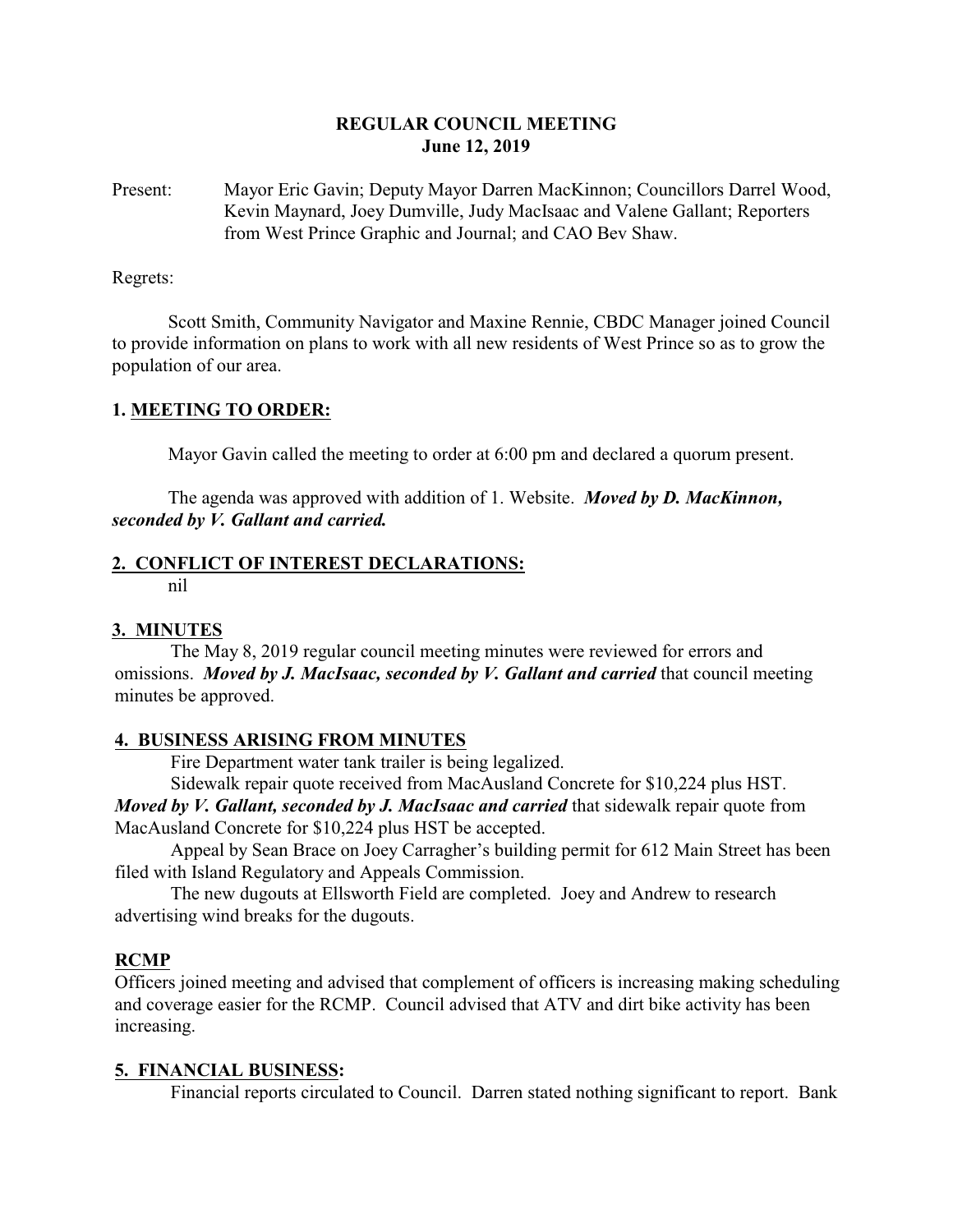balances as follows: May 31/2019 for general account - \$119,044.51 and for sewer - \$181,199.86. Expenses for May, 2019 for general totaled \$59,535.65 and for sewer \$11,899.96. Revenue for May, 2019 for general - \$71,349.80; for sewer \$2,519.21. *Moved by D. MacKinnon, seconded by D. Wood and carried* that financial reports, paid bills for May 2019 and bank balances be approved.

## **6. NEW BUSINESS**

*A. Mayor's report* - Eric advised that all seems well in the Town.

*B. Administrator's report -* Bev updated Council on damage to the streetlight saying that according to RCMP Cst. McCarville, the Judge stayed the property damage charge so no restitution ordered. To continue seeking payment from the driver's insurance company as the officer was able to provide that information. O'Leary Retail Centre contractor has been notified of default in contract for not completing of the work and after waiting the required period, the Town was able to terminate the contract. Local contractors have been approached for quotes to finish the landscaping. Two EDA applications approved, Tommy and Wendy have started work. Auditors were here on May  $14<sup>th</sup>$  and  $17<sup>th</sup>$  and financial statements should be available soon. A special meeting will be called to review with the auditor and approval before submission to the Province by June 30<sup>th</sup>. New insurance company has advised that coverage for Potato Blossom Festival is limited - Bev to continue obtaining quotes for coverage. Council to consider discontinuing this coverage for the festival, have the festival obtain their own policy, and Council supply a donation to help cover the cost. Met with Department of Environment and WSP on lagoon issues - plan is ready plus press release given to the media, sampling schedule and equipment should be available soon. Greenmount-Montrose municipality have contacted us regarding a donation of their gas tax to help O'Leary and other western municipalities in the amount of \$1750. Bev to work with them on the proper paperwork.

Building /business permits - Timothy MacKenzie, 6 Barclay Road for used storage building at no cost to him; Stuart MacDonald, Stewart Lane for subdivision of 1 lot; and Stuart MacDonald, Stewart Lane for 6 unit apartment complex for seniors at estimated value of \$630,000. Bev's overtime at 40.5 hours and 1 day left of vacation time; Dale's hours at 70 and Andrew's at 35 which are mostly due to the Spud Chuckers tournament.

Council directed Bev to obtain prices on concrete wheel stops for Retail Centre. To also check with insurance company on including street light coverage.

*Moved by J. Dumville, seconded by D. MacKinnon and carried* that Town subscribe to the special legal service offered through FPEIM at a cost of \$100.

# *C. Reports from Departments*

*Recreation (Joey) -* Written report circulated to Council and Joey reviewed the highlights. Spud Chuckers tournament went well with 9 teams. O'Leary has been awarded Eastern Canadian Women's Fast pitch slated for August 15 - 18, 2019. 100 km yard sale went well even with fewer registrants. The Rec Department is involved with the Participaction Community Better Challenge and Parks & Recreation Month. Run for Light scheduled for June  $27<sup>th</sup>$ . Andrew has been exploring funding options for playground equipment and activities through the Province and Rising Youth Grant. Summer student Sarah Woodside has been hired.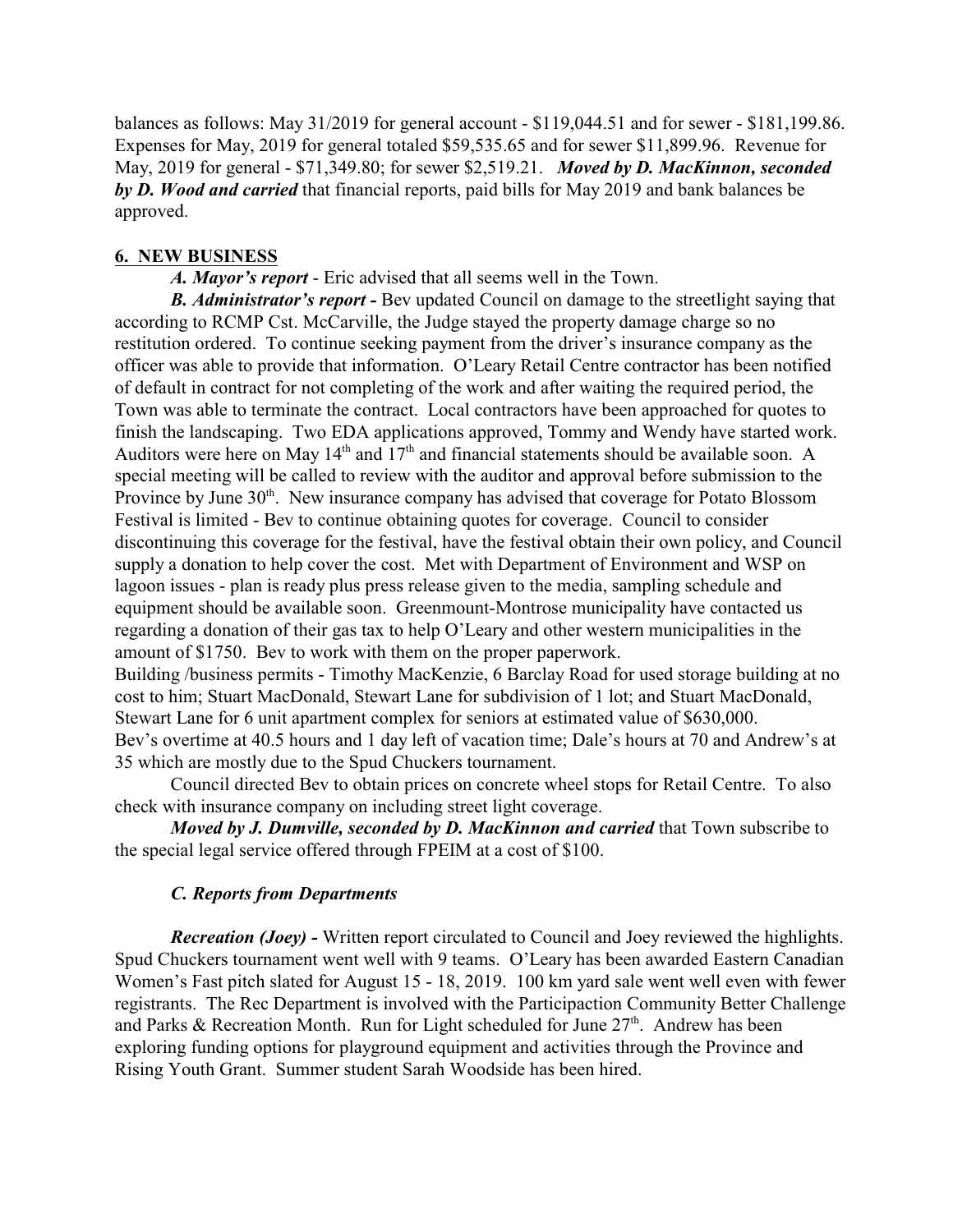*Streets & Sidewalks (Valene) -* Valene is struggling with options for Christmas decorations for our street light but Council encouraged her to continue. Bev to check on speed bumps for Gaspe and Centennial and a letter to be sent to Department of Transportation requesting radar machine for main entrances to Town.

*Newcomers/Recruitment (Judy) -* Judy reported attending recent Community Partnerships meeting and stated that two new physicians are coming to West Prince. RN vacancies are still high and Emergency Room staff is good for the summer months.

*Properties (Kevin)*- Council suggested that walking track needs more gravel and leveled. To check with Dale Wood on cost of spraying for bugs at both fields.

*Police/Fire Department (Darrel) -* Darrel highlighted the RCMP monthly report noting that patrol hours for previous month (April) were 133. In May members responded to 7 calls for service to O'Leary. Fire Chief's monthly report circulated saying 8 calls for service this month. Father's Day draw and dance coming up soon. Chief Phillips requested direction regarding response to back yard fires and as a result Council considered a bylaw governing the use of such fires.

# **Fire Pits and Camp Fires Bylaw, Bylaw # 2019-03**

WHEREAS several complaints have been received from residents regarding open fires and the O'Leary Volunteer Fire Department have requested direction on how to handle calls regarding such fires;

AND WHEREAS Division 2, Section 180 of the Municipal Government Act R.S.P.E.I. 1988, Cap. M-12.1 provides the authority for O'Leary Town Council to pass bylaws and provide services for municipal purposes respecting the safety, health and welfare of people and the protection of persons and property;

BE IT RESOLVED that the Town of O'Leary "Fire Pits and Camp Fires Bylaw, Bylaw # 2019-03, be hereby read a first time.

# *Moved by Joey Dumville, seconded by Darren MacKinnon and carried.*

WHEREAS several complaints have been received from residents regarding open fires and the O'Leary Volunteer Fire Department have requested direction on how to handle calls regarding such fires;

WHEREAS Division 2, Section 180 of the Municipal Government Act R.S.P.E.I. 1988, Cap. M-12.1 provides the authority for O'Leary Town Council to pass bylaws and provide services for municipal purposes respecting the safety, health and welfare of people and the protection of persons and property;

AND WHEREAS the Town of O'Leary Fire Pits and Camp Fires Bylaw, Bylaw # 2019- 03, was read a first time at this council meeting;

BE IT RESOLVED that the Town of O'Leary Fire Pits and Camp Fires Bylaw, Bylaw # 2019-03 be hereby approved.

# *Moved by Darrel Wood, seconded by Judy MacIsaac and carried.*

Darrel advised that the Fire Department are working on legalizing the water tank trailer.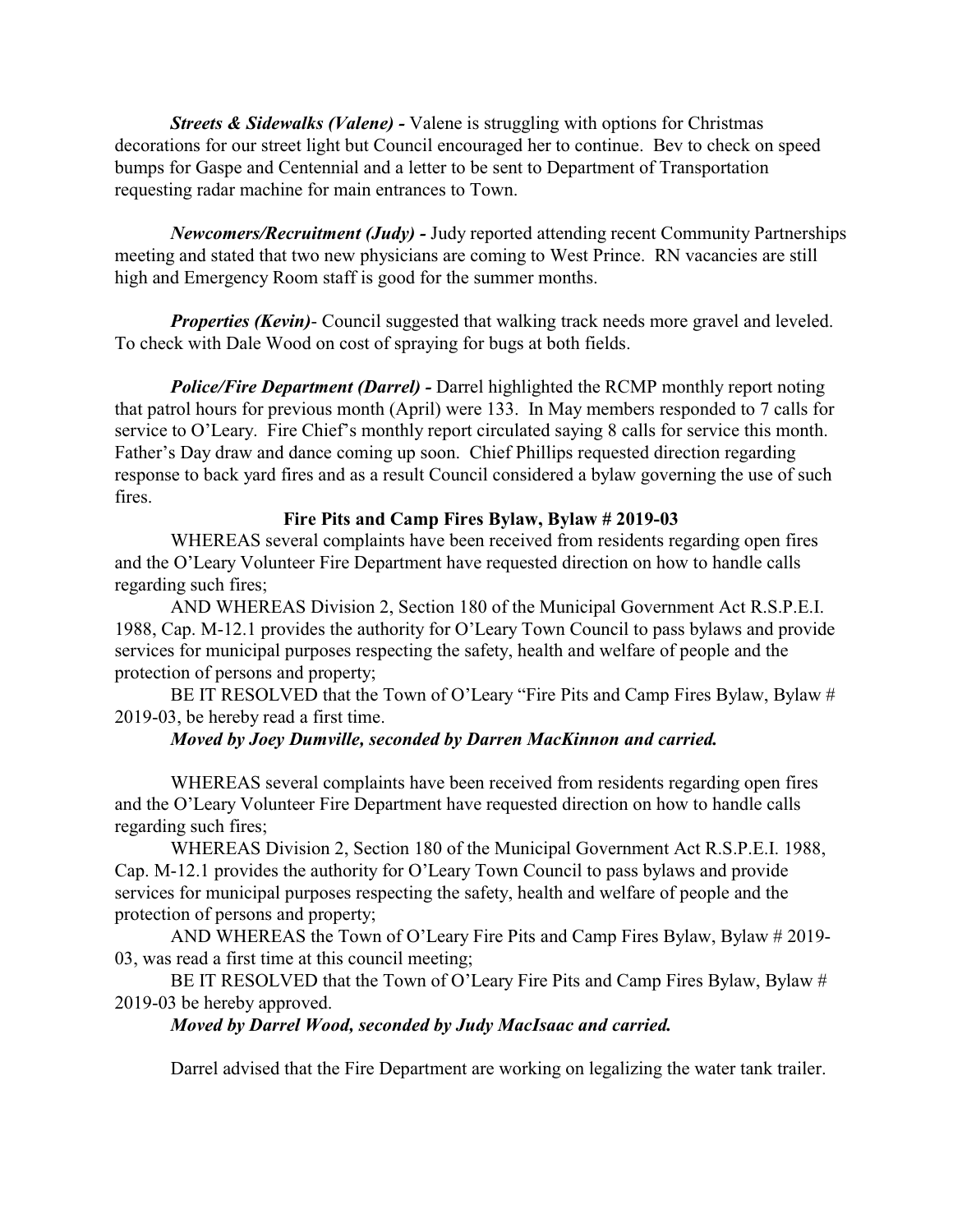**Sanitation & Community Development (Eric) - Eric stated that the situation at the lagoon** hasn't changed much but the process for testing has begun at least on paper. Eric suggested that Council be looking for new ideas in regards to development. Darren suggested that a planner be brought in to give us a preliminary idea of uses for the land recently purchased from Gospel Hall.

*D. Summer Council meetings- Moved by D. MacKinnon, seconded by D. Wood and carried* that due to busy schedules no regular council meetings be held until September. Any important issues can be dealt with at special meetings of Council.

# *E. 2nd reading of Code of Conduct Bylaw -*

Code of Conduct for Members of Council Bylaw # 2019-02 presented for review and second reading.

WHEREAS the Municipal Government Act requires a bylaw to set minimum expectations for the behaviour of members of Council in carrying out their functions and making decisions that benefit the Town of O'Leary;

AND WHEREAS the Town of O'Leary Code of Conduct for Members of Council Bylaw # 2019-02 was read and formally approved a first time at the Council meeting held on May 8, 2019;

THEREFORE BE IT RESOLVED that Town of O'Leary Code of Conduct for Members of Council # 2019-02 be hereby read a second time.

## *Moved by Darren MacKinnon, seconded by Judy MacIsaac and carried.*

WHEREAS the Municipal Government Act requires a bylaw to set minimum expectations for the behaviour of members of Council in carrying out their functions and making decisions that benefit the Town of O'Leary;

AND WHEREAS the Town of O'Leary Code of Conduct for Members of Council Bylaw # 2019-02 was read and approved at two separate meetings of Council held on different days;

THEREFORE BE IT RESOLVED that the Town of O'Leary Code of Conduct for Members of Council Bylaw # 2019-02 be formally adopted.

*Moved by Darrel Wood, seconded by Darren MacKinnon and carried.*

*F. Capital assets policy -* Town of O'Leary Policy # 17 re Tangible Capital Asset Policy. *Moved by K. Maynard, seconded by D. Wood and carried* that Section 4 Policy Statements - Threshold to read as follows: The threshold fo reach category represents the minimum cost an individual asset must have met before it is to be recorded as a capital asset on the statement of financial position. Capital assets not meeting the threshold of \$500 and at least (3) years life expectancy are expenses in the year in which they are purchased.

*G. Confirm Stuart MacDonald subsidy - Moved by J. Dumville, seconded by V. Gallant and carried* that the Town contribute half the costs of construction for the Stewart Lane extension required to accommodate Mr. MacDonald's new housing project. Funds to be allocated from Community Development budget.

*H. Confirm Stuart MacDonald subdivision and building permits - Moved by J.*